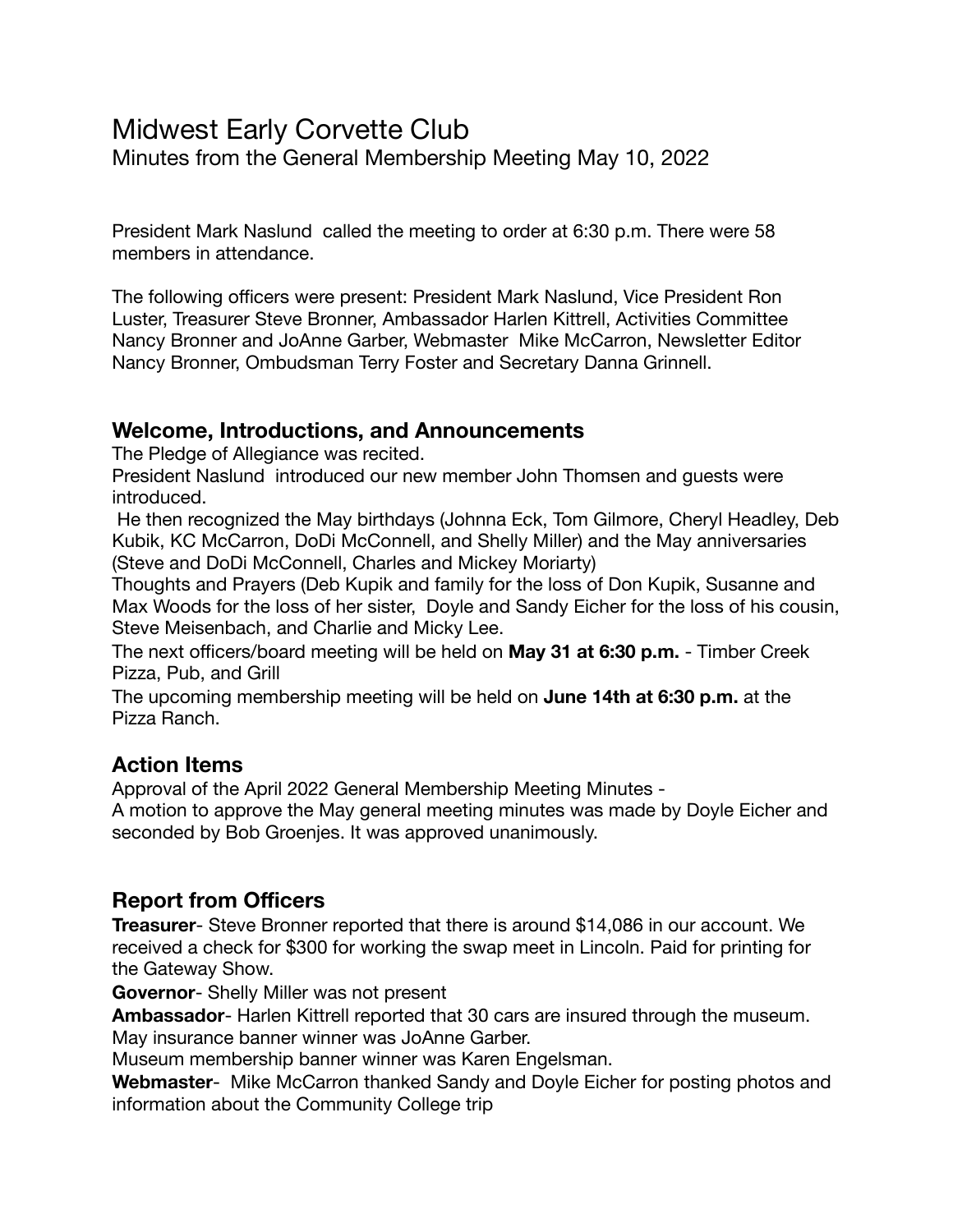**Newsletter**- Nancy Bronner -discontinued

**Ombudsman**- Terry Foster had nothing to report.

**Activities**- JoAnne Garber and Nancy Bronner- are working very hard on preparations for the 50th anniversary banquet.

#### **\*\*\*Mark your calendars for August 21, 2022! It will be held at Andre's (Wheatfield's) from 1-4.**

**\*\*\*cost is \$25 per person for the buffet and there will be a cash bar \*\*\*payment needs to be made at the June or the July meeting- pay MECC give** 

#### **forms to the treasurer**

**1-2 will be the social hour and 2-4 will be lunch/dinner** 

Saturday night dinners are at 5:00! Everyone is invited. Contact Nancy for information.

#### **Gateway to the west**

Doyle Eicher- Mark Naslund helped collect money from the sponsors \$3,200 in sponsorship including 4 new \$600 in the black before registration after printing and awards See Doyle for registration forms O'Reilly sent 3 boxes of swag for the show Please sign up to help and invite people to attend

## **Old Business**

College Cruise— 25 people and 14 cars made up the caravan Very impressed with the facility and the program - best in the country They rolled out the red carpet welcoming the club

5 instructors and staff gave the tour

A letter was sent from one of the students who received the scholarship. He is a first generation student to attend college and was very grateful for the scholarship. He spoke highly of the education he is receiving and how the money really helped him.

## **50th Anniversary**

Pins are all sold and have been handed out.

Shirts have been ordered.

Banquet is scheduled for August 21st at Andre's 1-4.

Harlen has everything set up for the museum trip. You can still sign up to go. The banner is hanging at the museum.

### **New Business**

The monthly newsletter will be discontinued for now.